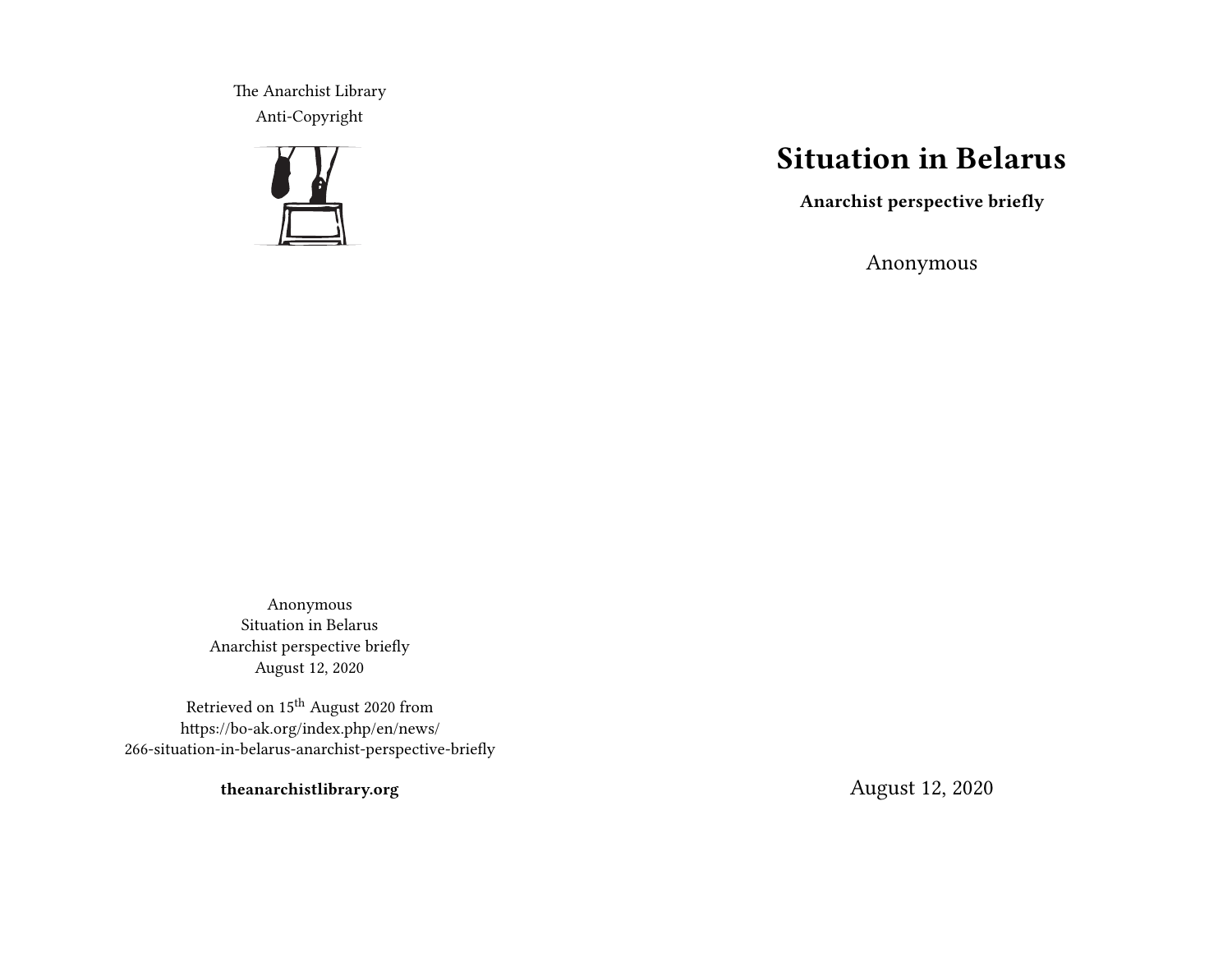## **From riot to revolution**

Today the whole protest movement shows a very simplistic demand: resign of Lukashenko and new "honest" elections. It helps to maintain the superficial unity of the protesters. But surely, this situation cannot last long.

The specific of Belarus is state-ownership of the huge part of the economy. It is the basement for extracting wealth by state bureaucracy and capitalists close to the ruling clique.

It is highly predictable that once either pro-Western or pro-Russian politicians are in power they'll try to launch large-scale privatization and transformation this merely State-capitalism into the one ruled by external actors, i.e, international monetary organizations and Russian business-elites.

In this context, the program and the call of revolutionary forces should be both clearly antiauthoritarian (Lukashenko MUST go) and also socially-concerned. We need to counter the ghost of privatization by promoting the turning of state-owned enterprises into municipal and collectively-ran ones, decentralization and democratization of different sphere of social life: self-defence, healthcare, education. At the same time, all social obligations for free access to different services monopolized by the state today should be promoted and developed.

To be short: if anarchists of Belarus will be able to play key and organizing roles in the development of the popular uprising (while all opposition leaders are clearly confused now), then they have several prospects. As a minimum, to present actively the anarchist movement and its message, to make it known broadly within the population. As a medium goal, to become significant political actors, which will influence the social developement of the new Belarus in terms mentioned in the previous paragraph, to take a foothold in infrastructure, media-sphere and society for rapid further political developement. As a maximum… who knows our real limits?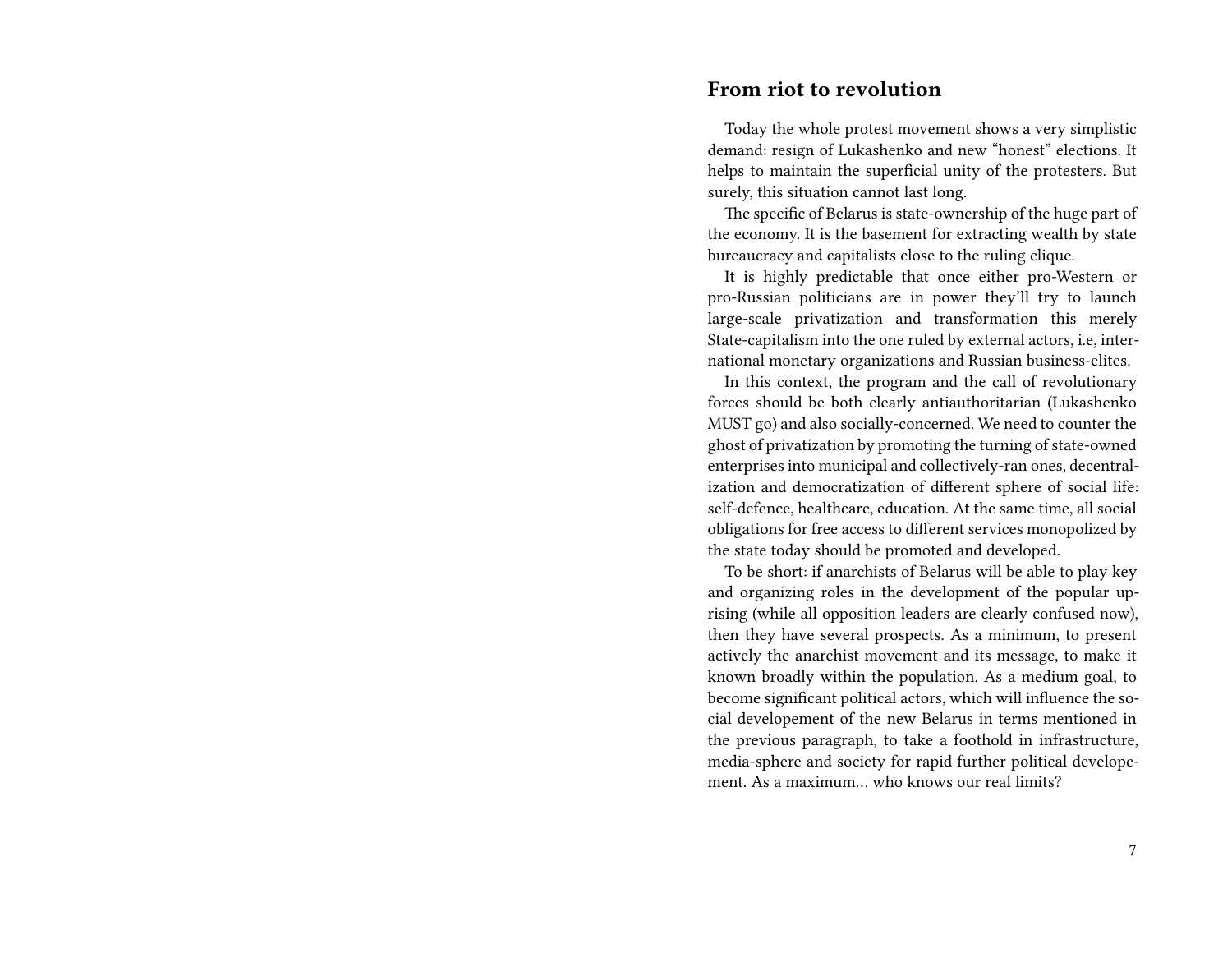Even more important is the lack of structured political forces of the opposition in Belarus. In Ukraine, we had plenty. The reason is de facto state monopoly on politics and continous repressions. In contrast with Ukraine, the real far-right is very marginal in Belarus. There are some "national democrats" who are actually close to right wing liberals, promoting "Western orientation," "market economy" and national identity with emphasis on distancing from Russia.

The lack of political forces is the weakness from one point of view. However, at the same time, it opens space for more popular spontaneity and manuver, less dependence from the leaders of "alternative establishment." And the most important of all — this situation leaves the door open for developement of new political forces and entities.

In this political landscape, anarchists are more visible than in Ukraine or Russia. In oppositional circles, they have the reputation of quite "hardcore" enemies of the regime who suffered very strong repressions, which is true, and also are always in the frontline of the resistance. The reverse of this image is that anarchists are seen more as eternal fighters, which can be a sort of "ram" of the changes, but then are supposed to give way to more conventional politicians.

For better understanding of current situation, it is also important to notice that several current oppositoinal candidates for presidency, Viktor Babariko and Valery Tsepkalo, are often suspected to be Putin proxies. This version looks quite realistic according to their background. Vikor Babriko, before his presidential campaign, was the head of a Russian-owned bank and Valery Tsepkalo, ex-diplomat in Lukashenko's state apparatus, flew to Russia when it became dangerous for him to stay in Belarus.

## **Contents**

| Belarusian Maidan?      |  |  |  |  |  |  |  |  |  |
|-------------------------|--|--|--|--|--|--|--|--|--|
| From riot to revolution |  |  |  |  |  |  |  |  |  |